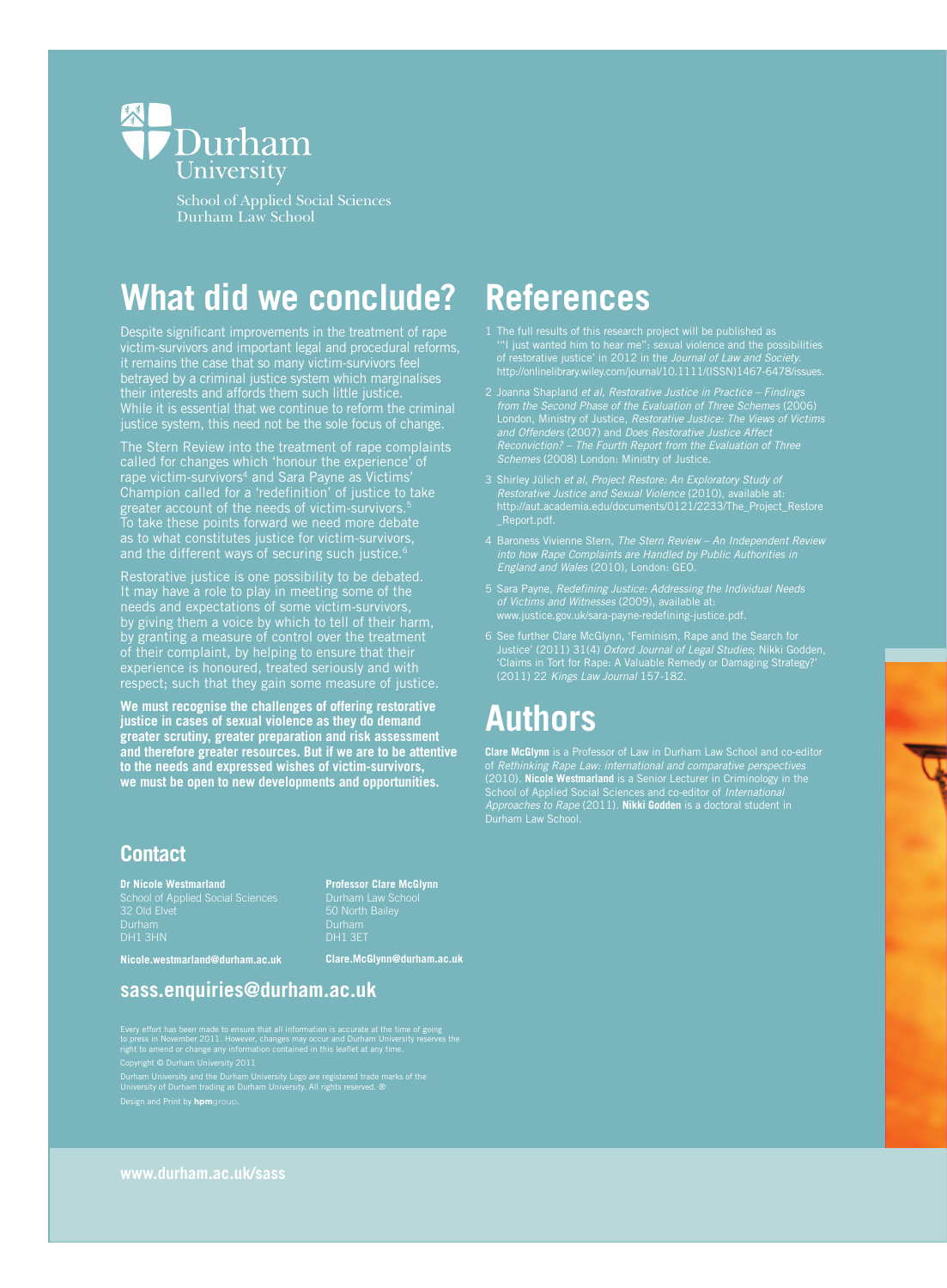Shaped by the past, creating the future



School of Applied Social Sciences Durham Law School

# **Is restorative justice possible in cases of sexual violence?**

**Professor Clare McGlynn, Dr Nicole Westmarland and Ms Nikki Godden**

Despite significant legal reforms, the criminal justice system continues to fail victim-survivors of sexual violence and, consequently, it may be time to consider additional and alternative means by which to provide justice. Restorative justice is one such possibility. However, there is significant scepticism as to its suitability for cases of sexual violence and such cases are generally excluded, meaning there is little empirical research in this area. We interviewed participants of a

restorative justice conference which addressed a case of historic child rape and other forms of sexual abuse.

**The results of our case study provide good grounds for considering afresh the possibilities of restorative justice in cases of sexual violence. We suggest that for victimsurvivors who wish to pursue this option and are properly supported to do so, restorative justice may offer the potential to secure some measure of justice.1**

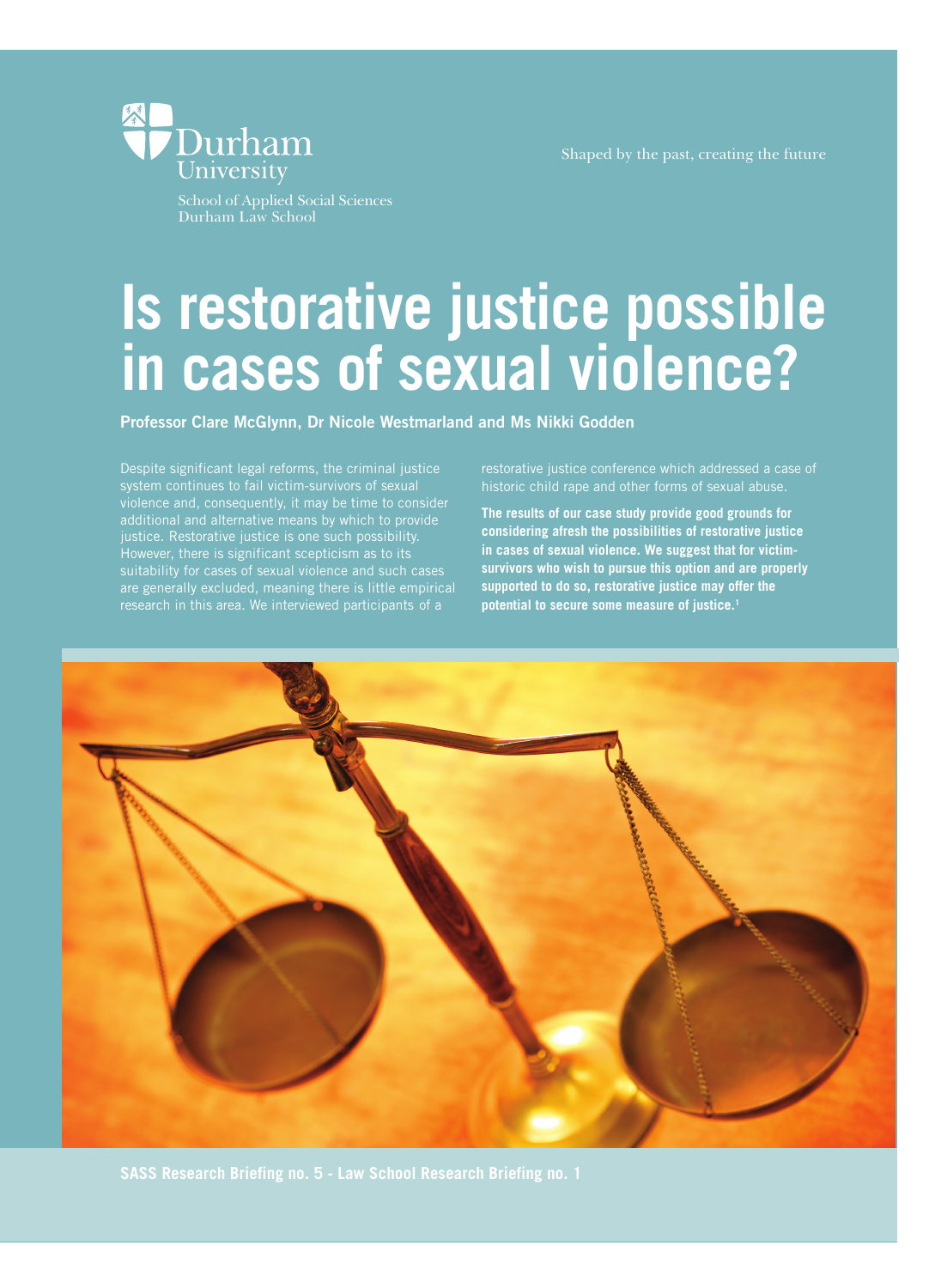# **What is restorative justice and when is it used?**

**The term 'restorative justice' describes a wide range of different practices which bring together offenders, victims and other members of the community to consider the impact of criminal wrongdoing and how the offender should make amends.**

It relies on the offender acknowledging responsibility for the crime so the victim and offender roles are clearly established, distinguishing it from civil mediation which is about fact-finding and compromise. In a restorative justice meeting (known as a 'conference'), the victim and offender meet face to face with a trained facilitator and often other supporters or criminal justice personnel.

Restorative justice can be part of the formal criminal justice process, for example as part of sentencing or punishment. It can take place after conviction, for example while an offender is in prison, or alternatively

in cases where there has been no report to the police.

Empirical research illustrates high rates of victim satisfaction with restorative justice, showing that the process is considered fair and 'procedurally just' by most participants and also that it can reduce reoffending.2

From the perspective of victimsurvivors, restorative justice may enable us to hear victim-survivors' stories more holistically, giving voice to the real harms of sexual offences. It may empower victim-survivors by giving them greater control. It may encourage admissions of offending, offering validation and, in focussing on the offender, may reduce victimblaming. Nonetheless, sexual violence is often excluded from restorative justice programmes because of legitimate concerns that its use may trivialise violence against women, re-victimise and increase trauma and endanger the safety of

victim-survivors. However, the fact remains that the criminal justice system already marginalises victim-survivors' interests and fails to do justice in all but a few cases. Consequently, it is time to re-consider the possibility of restorative justice for cases of sexual violence.

Project Restore in New Zealand illustrates the possibilities of restorative justice for cases of sexual violence. It is a 'survivor driven organisation' which aims to 'support offenders to understand the impacts of their behaviour and facilitate the development of an action plan which might include reparation to the victim and therapeutic programmes for the offender'. A recent evaluation of the project found that restorative justice processes 'can provide a sense of justice in cases of sexual violence'.<sup>3</sup>

### **What did we do?**

**In early 2010 a restorative justice conference was held which involved a woman called Lucy – the name she has chosen to be known by in this research. Lucy is an adult survivor of rape and other forms of sexual abuse which took place several decades ago. The offender was a male family** 

#### **member who was also a young person at the time.**

We investigated the experiences and expectations of four of the conference participants in order to explore the conference process, its outcomes and to understand any

lessons which could be learnt from this experience for other victim-survivors. We interviewed Lucy, her Rape Crisis counsellor, the conference facilitator and the senior police officer involved in the case. The offender was invited, but declined, to participate.

### **What happened and what were the results?**

#### **'I just wanted him to hear me'**

A few years ago Lucy reported the rape and sexual abuse to the police who issued a caution which Lucy learned of through a third party. She felt 'completely discounted' by this experience. It was during sessions with her Rape Crisis counsellor that the possibility of restorative justice arose. Lucy had got to the stage where she wanted to confront the offender and the counsellor was very concerned

with the risks this posed. A restorative conference was therefore planned. Lucy's motivations were clear: 'I just wanted him to hear me, without him twisting it really.'

#### **'Having the last word'**

The conference lasted about an hour and started with the offender acknowledging responsibility and explaining why he committed the offences. This stage was difficult for Lucy, and she recalled wondering ' why are you letting him talk so much?'

However, on reflection she realised 'how important that bit was, because it was the first time he admitted that he had deliberately created harm and that he knew that having sexual intercourse with me would be harmful.'

Lucy then explained the impact of the abuse which 'enabled me to say exactly how it had affected me, and he obviously hadn't realised that it had had such far reaching effects on me. Before that, he and some other